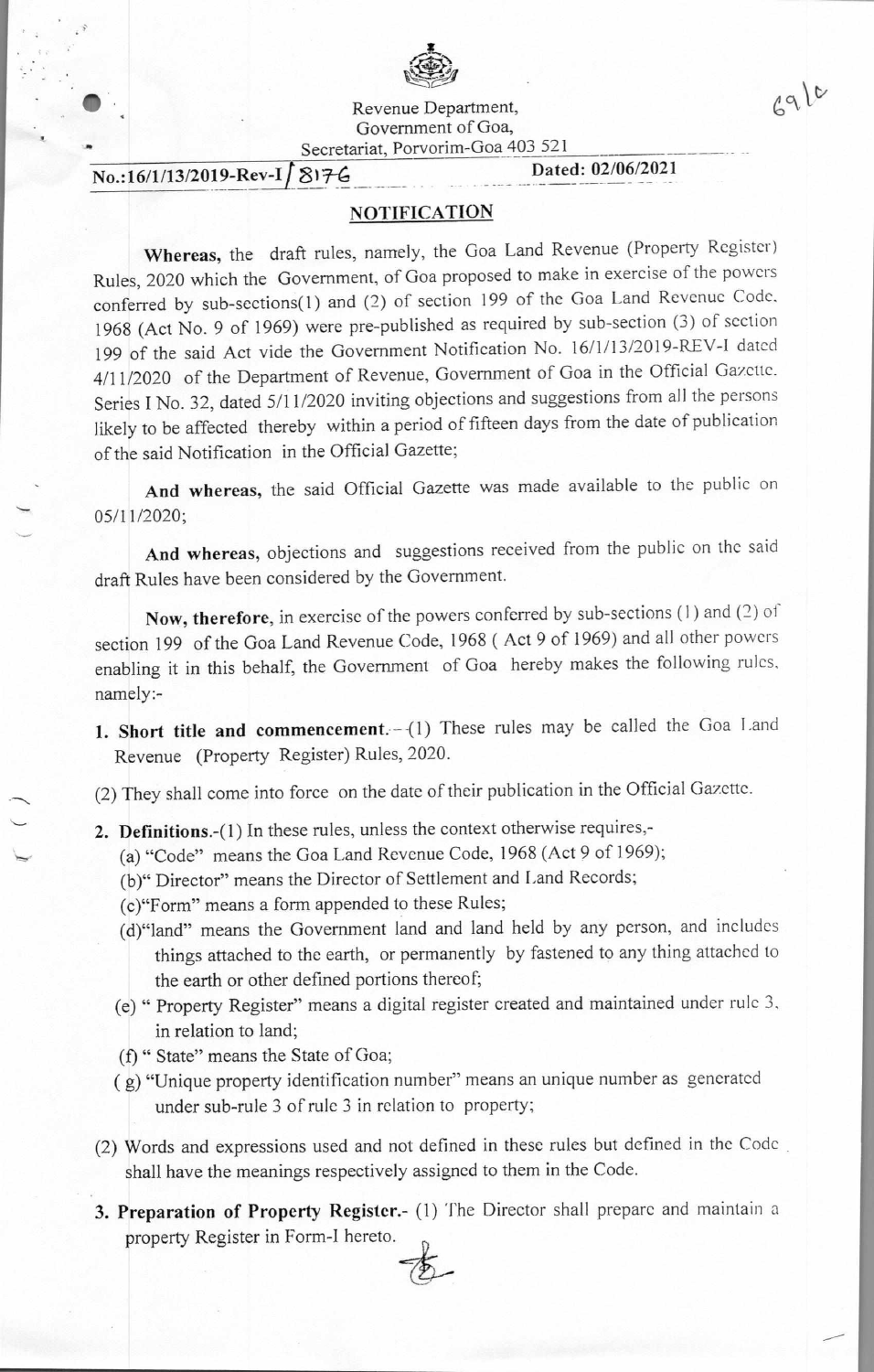- $\ddot{\bullet}$ (2) The first preparation of Property Register shall be made by the Director by **filling**  • up details is column (1) to column (6) of the Property Register on the basis of Land Revenue records, and column (8) and column (9) on the basis of records obtained from the local bodies or field survey.
	- (3) In column (7) of the Property Register, the Director shall assign to each property a computer generated unique number for the purpose of its identification, through any algorithm as deemed fit by him.
	- (4) The Director shall also prepare a Property Plan by marking general boundaries of each holding within the Survey Plan only for indicative purpose and to show the general position.
	- (5) The Property Register so prepared shall be displayed online for the public by the Director and a notice inviting public comments to such Property Register shall be published in the Official Gazette and in at least two newspapers, one in English and one in vernacular language having vide circulation in the State.
	- (6) The Director shall, after expiration of a period of fifteen days from the date of publication of the notice under sub-rule (5) and after consideration of public comments,, if any, finalise the Property Register in Form I, with or without any changes.

**4. Maintenance and updation of Property Register.**- (1) The Director shall be the custodian of the Property Register.

- (2) The Director may create additional Unique property identification numbers and change the Property Plan on the request of any Government Department or local body or applicant, as per such procedure as may be specified by the Government.
- (3) The Director shall provide an appropriate access to the Government departments, local bodies or other agencies to be notified for entering and updating the information held by them, in column (10) of the Property Register.
- (4) The Director shall undertake efforts to integrate the database with other Government departments, local bodies or other agencies to be notified to capture changes made by them in their database for collating realtime property related information.
- (5) The Government department, local body or other agency who is updating property related information in the Property Register shall be,-
- (a) liable and responsible for accuracy, completeness and updating of their respective information ; and
- (b) free to change the information so entered as per the relevant laws, rules, regulations or practices, without seeking any consent or approval of the Director.
- (6) All Government departments, local bodies and other agencies shall endeavour to include Unique property identification number in their databases and official communications and dealings.
- **5. Duties of Government department, local bodies or other agencies.-** All Government departments, local bodies or other agencies shall endeavor to keep the Property Register updated by recording any encumbrances, zoning, lieu,

 $681$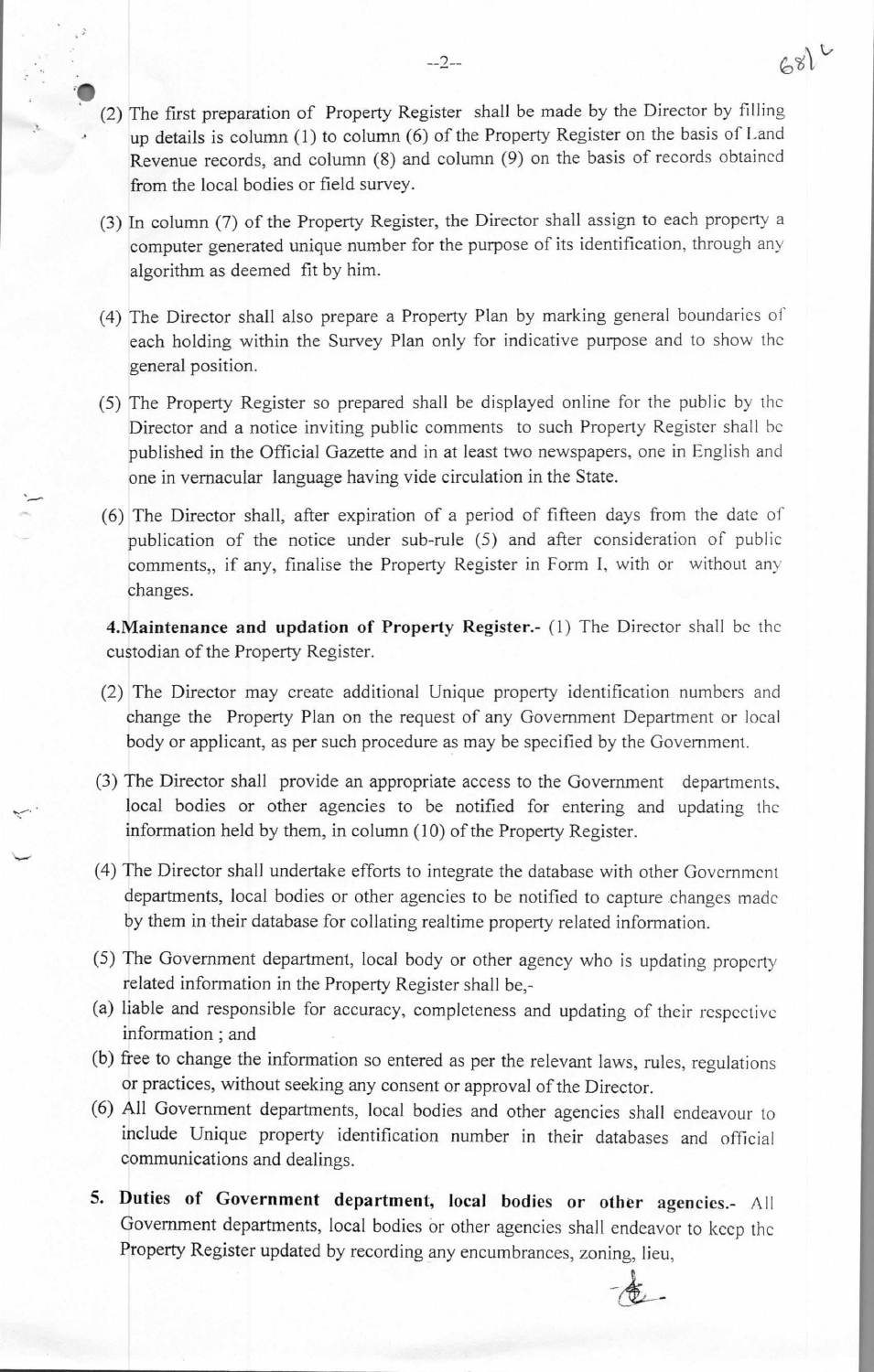mortgage, lease, court order, proceeding restriction dispute or other information possessed or received by them related to the properties, in the manner as specified by the Director from time to time.

6. Fee.- An extract of Property Register can be downloaded on payment of Rs 200 per Unique property identification number. The extract shall bear a time stamp and/or special features as may be decided by the Director.

## **Form-I Property Register (see rule 3(1) )**

| District Taluka |     | Revenue<br>Village | Survey<br>No/PT<br>Sheet No | Sub-<br>division<br>No/Chalta<br>NO. | Area<br>(in sq) | Unique<br>Property<br>meters) Identificat<br>ion No | House<br>No/Flat<br>NO/<br>Building<br>No | Address | Information<br>populated<br>by specific<br>Governmen:<br>department<br>Local<br>body/other<br>agency |
|-----------------|-----|--------------------|-----------------------------|--------------------------------------|-----------------|-----------------------------------------------------|-------------------------------------------|---------|------------------------------------------------------------------------------------------------------|
| (1)             | (2) | (3)                | (4)                         | (5)                                  | (6)             | (7)                                                 | (8)                                       | (9)     | (10)                                                                                                 |
|                 |     |                    |                             |                                      |                 |                                                     |                                           |         |                                                                                                      |
|                 |     |                    |                             |                                      |                 |                                                     |                                           |         |                                                                                                      |
|                 |     |                    |                             |                                      |                 |                                                     |                                           |         |                                                                                                      |

Property Plan

Note:-

This is a computer generated extract of Property Register as on (time and date). Property plan shows the general position, not the extract line, of the boundaries.

> By Order and in the name of the Governer of Goa.

(Sudin **Under Secretary (Revenue-I)** 

**To,** 

The Director (Printing & Stationery), Government Printing Press, Panaji-Goa with a request to publish the above notification in next Government Gazette.